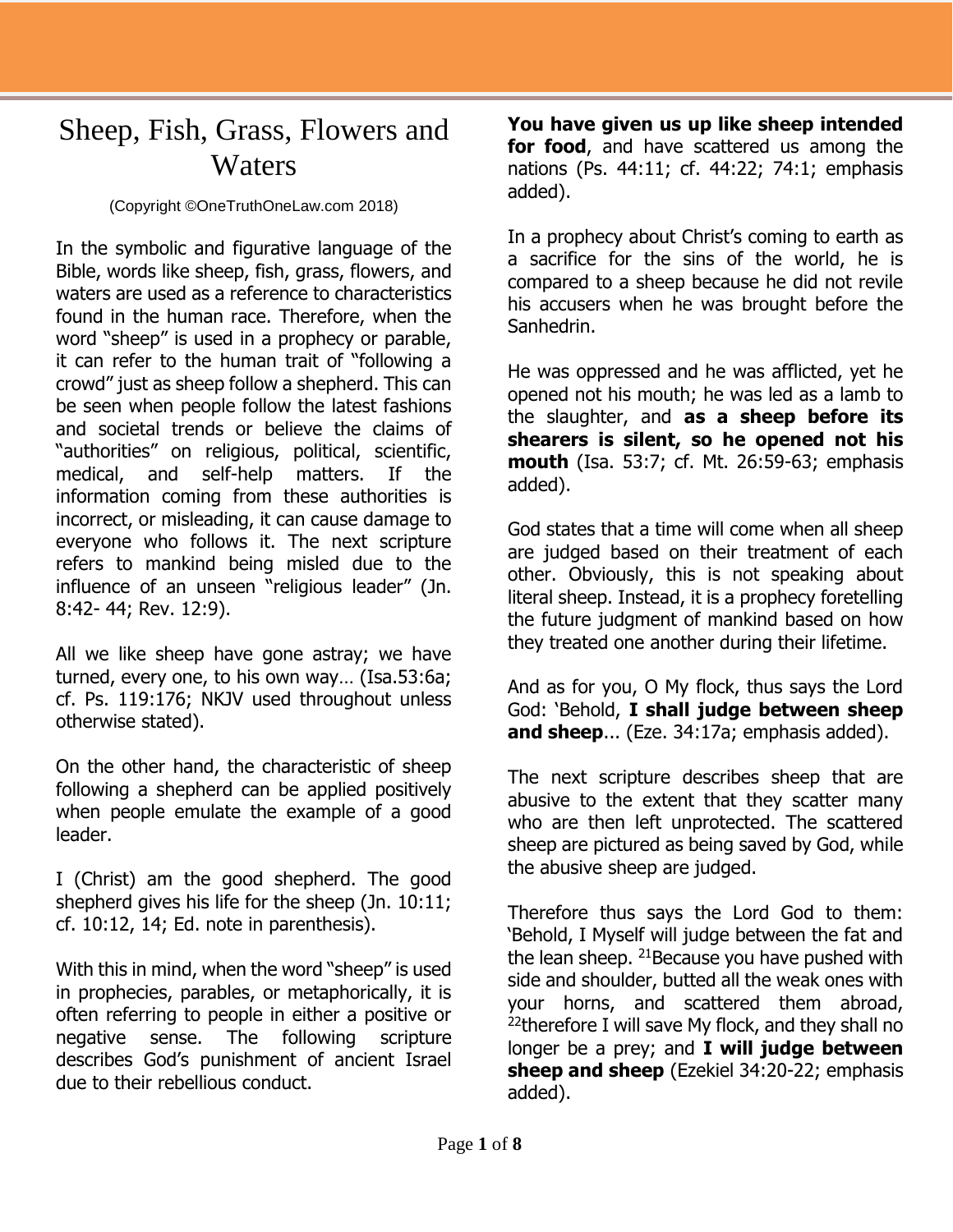According to Jesus Christ, there are sheep that don't belong to him. Instead, they are of a different fold that eventually killed him (Jn. 8:37, 40). Therefore, Satan has his own flock and they do his bidding.

But you (Jewish religious leaders) do not believe, because **you are not my sheep** (Jn. 10:26; cf. Jn. 8:44; Ed. note in parenthesis; emphasis added).

Although the word "sheep" is often used metaphorically of mankind, it can be applied to angels who sin because Almighty God is not willing that any perish (2Pet. 3:9). Therefore, the next parable cannot exclude the possibility that the lost sheep is a reference to a "fallen angel".

> SHALL THEY THEREFORE EMPTY THEIR NET, AND CONTINUE TO SLAY NATIONS WITHOUT PITY? Habakkuk 1:17

So he (Christ) spoke this parable to them (Pharisees and scribes), saying: <sup>4</sup>What man of you, having a hundred sheep, if he loses one of them, does not leave the ninety-nine in the wilderness, and go after the one which is lost until he finds it? (Lk. 15:3-4; Ed. notes in parentheses).

Just as sheep prefer to stay together in a flock and follow a shepherd, or leader, "fish" instinctively aggregate in a "school" for protection.

When schooling fish stop to feed, they break ranks and become shoals. Shoals are more vulnerable to predator attack (en.wikipedia.org/wiki/Shoaling\_and\_schooling) .

In the sense that mankind prefers to aggregate and follow where the majority is going, for better or for worse, God applies the word "fish" or "fishes". The prophet Habakkuk compared mankind following the wrong direction with fish being caught in a net.

**Why do You make men like fish of the sea**, like creeping things that have no ruler over them? 15They take up all of them with a hook, they catch them in their net, and gather them in their dragnet … (Hab. 1:14-15a; cf. Eccl. 9:12a; emphasis added).

The fishermen mentioned by Habakkuk were not satisfied with just one catch of fish. Instead, their goal was to continue slaying nations without pity. Therefore, the fishermen in this example represented the fallen host who deceive mankind (Rev. 12:9).

Shall they therefore empty their net, and continue to slay nations without pity? (Hab. 1:17).

The ancient nation of Israel is compared to a school of fish that has gone in the wrong direction. In order to correct the error of their ways, God prophesied that he would send many fishermen to gather them up.

Behold, I will send for many fishermen, says the Lord, and they shall fish them… (Jer. 16:16; Ed. note in parenthesis).

This prophecy in the book of Jeremiah foretold Christ's directive to his disciples who were to begin the process of teaching God's truth to many "fish".

And he said to them, 'Follow me, and **I will make you fishers of men**.' (Mt. 4:19; emphasis added)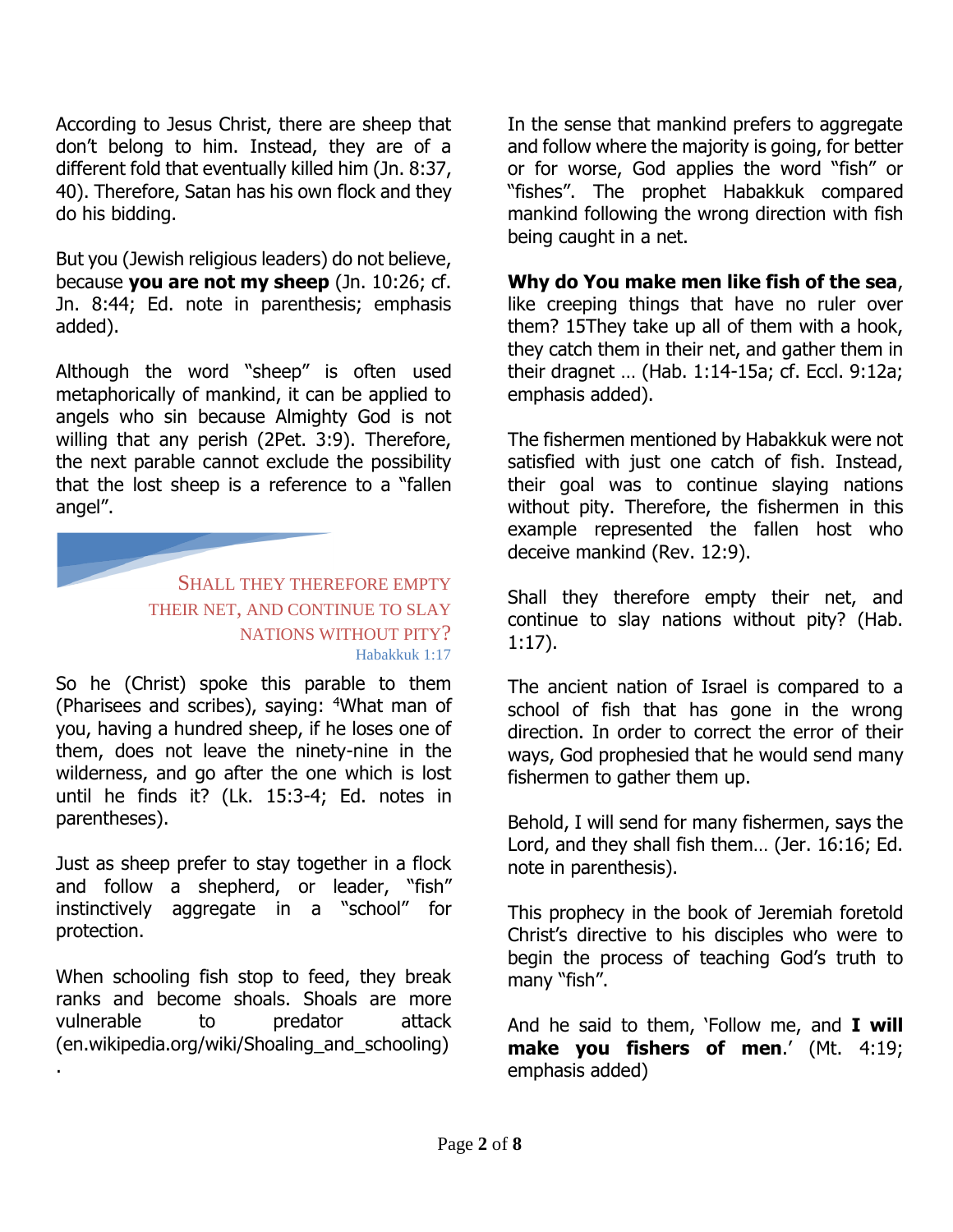Sadly today, many people use the symbol of a fish, "Ichthys", to identify themselves as Christians when in reality it is a pagan fertility symbol.

Ichthys was the offspring of the ancient sea goddess Atargatis, and was known in various mythic systems as Tirgata, Aphrodite, Pelagia, or Delphine. The word also meant "womb" and "dolphin" in some languages. It was associated in these pagan worship systems with "The Great Mother" and "womb" and therefore a fertility symbol (en.wikipedia.org/wiki/Ichthys).

> HOW BEAUTIFUL ARE THE FEET OF THOSE WHO BRING GLAD TIDINGS OF GOOD THINGS! Romans 10:14-15; cf. Matthew 4:19: Ed. notes in parentheses

Just as there are good fisherman and bad fishermen, so there are good fish and bad fish. In the next prophecy, those in the fallen host are compared to fish caught up in their leader's scales. God described their leader as both a sea monster, representing Satan, and the king of Egypt. Therefore, figurative language is being used because neither the king of Egypt or Satan is covered in fish scales.

Speak and say, Thus says the Lord God: Behold, I am against you, O Pharaoh king of Egypt, O great monster (SHD 8577; dragon, sea or river monster, serpent; cf. Rev. 12:9) who lies in the midst of his rivers, who has said, 'My river is my own; I have made it for myself (cf. Dan. 4:29- 30).' <sup>4</sup>But **I** (God) **will put hooks in your jaws, and cause the fish of your rivers to stick to your scales**; I will bring you up out of the midst of your rivers, and **all the fish in your rivers will stick to your scales**. 5 I will leave you in the wilderness (another word associated with the realm of the fallen host), you and all the

fish of your rivers; you shall fall on the open field; You shall not be picked up or gathered (cf. Isa. 14:19-20). I have given you as food to the beasts of the field and to the birds of the heavens (Ezekiel 29:3-5; Ed. notes in parentheses).

Jesus Christ performed two miracles in which five thousand and then four thousand people were fed. The five thousand were fed by five loaves of bread and two fish while the four thousand were fed by seven loaves and a few small fish (Mt. 14:17-19; 15:34-36). One of the lessons was to teach that Christ has been delegated by his heavenly Father to increase the number of fish, so these fish can then feed others, "spiritually speaking", by correctly teaching the truth that was provided by the "bread of life", Jesus Christ (Jn. 6:48-50).

How then shall they call on Him (Almighty God) in whom they have not believed? And how shall they believe in Him of whom they have not heard? And how shall they hear without a preacher (a fish chosen for this responsibility, figuratively speaking)?  $15$ And how shall they preach unless they are sent? As it is written:

'How beautiful are the feet of those who bring glad tidings of good things!' (Rom. 10:14-15; cf. Mt. 4:19; Ed. notes in parentheses)

This same scenario is pictured by God's servant Job who knew that fish could symbolically represent mankind because he described some fish explaining that God creates and sustains all life forms.

But now ask the \*beasts, and they will teach you; and the \*\*birds of the air, and they will tell you; <sup>8</sup>Or speak to the \*\*\*earth, and it will teach you; and **the fish of the sea will explain to you**. <sup>9</sup>Who among all these does not know that the hand of the Lord has done this, $10$ In whose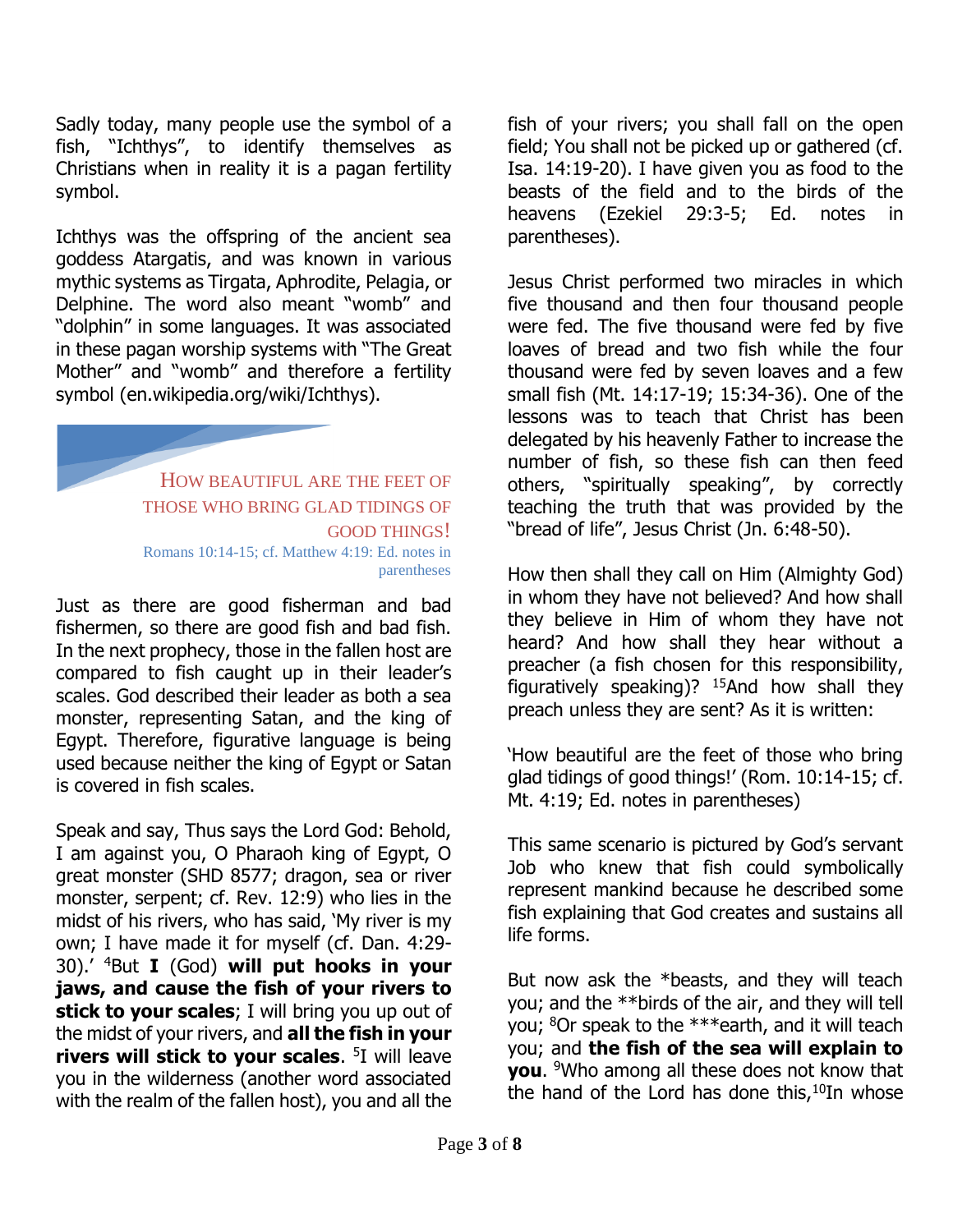hand is the life of every living thing, and the breath of all mankind? (Job 12:7-10; Ed. notes in parentheses; emphasis added) (See studies: \*Every Beast of the Field; \*\*A Cage for very Unclean Bird; and \*\*\*Two Earths).

In addition to sheep and fish, mankind is sometimes compared to "grass".

**All flesh is as grass**, and all the glory of man as the flower of the grass. The grass withers, and its flower falls away (1Pet. 1:24; emphasis added).

With the exception of vegetarians and vegans, mankind eats animals that are sustained by the grass they eat. By extension then, those who eat animals are sustained by grass. Therefore, figuratively speaking, man is "grass" because he is tied intrinsically to it for his existence.

And I (God) **will send grass** in your fields for your livestock, **that you may eat** and be filled (Dt. 11:15; Ed. note in parenthesis; emphasis added).

Until the Industrial Revolution, mankind relied on animals for transportation, clothing, and farming. Therefore, mankind is connected to the grass which sustained these animals.

And Ahab had said to Obadiah, 'Go into the land to all the springs of water and to all the brooks; **perhaps we may find grass to keep the horses and mules alive**, so that we will not have to kill any livestock (1Kgs. 18:5; emphasis added).

God compared the teaching of His truth to mankind as rain showers falling upon the grass. Therefore, the word grass is used in this verse to represent people.

Let My teaching (doctrine) drop as the rain, My speech distill as the dew, as raindrops on the tender herb, **as the showers on the grass** (Dt. 32:2; Ed. note in parenthesis; emphasis added).

Mankind's vulnerability is also compared to grass which is easily destroyed.

Therefore their inhabitants had little power; **they were dismayed and confounded; they were as the grass of the field** … (2Kgs. 19:26a; cf. Ps. 102:4; emphasis added).

AND I (GOD) **WILL SEND GRASS** IN YOUR FIELDS FOR YOUR LIVESTOCK. **THAT YOU MAY EAT** AND BE FILLED. Deuteronomy 11:15; Ed. note in parenthesis; emphasis added

As the primary evildoers are Satan and the fallen host (Eph. 6:12), who will also experience the same consequence of sin as disobedient people, they are compared to grass which is easily removed.

Do not fret because of evildoers, nor be envious of the workers of iniquity. <sup>2</sup>For **they shall soon be cut down like grass** and wither as the green herb (in a future judgment; cf. Rev. 8:7) (Ps. 37:1-2; cf. 97:7; Ed. note in parenthesis; emphasis added).

Therefore, when grass is used in a prophetic statement, the context must be examined to determine whether the grass is referring to mankind, or the fallen host. In the next scripture, the grass is totally removed. As the context is judgment in the spirit realm, this would apply to the fallen host (Rev. 8:1-2). Besides, God promised that mankind would not be completely removed in Matthew 24:22, so it can only apply to the fallen host.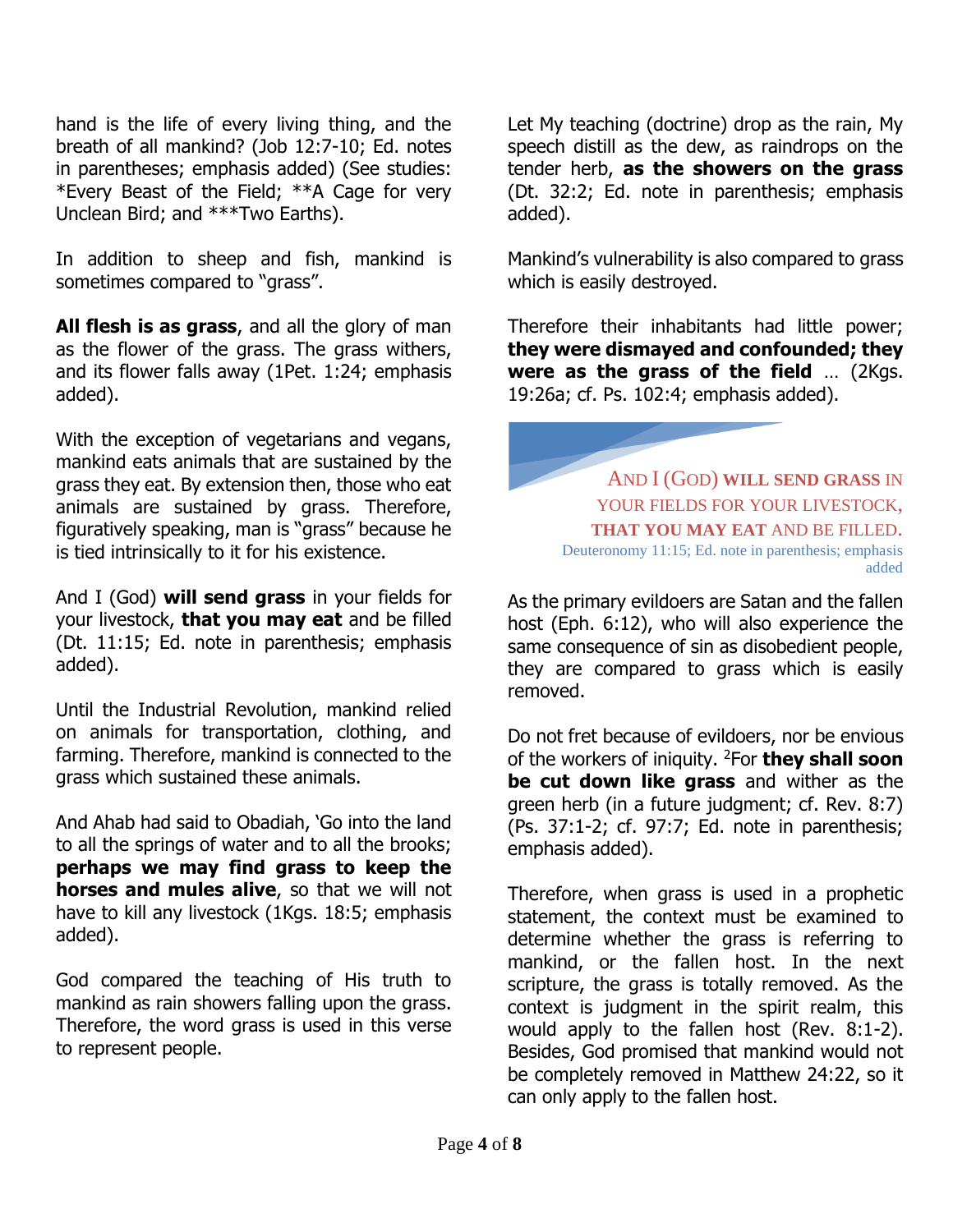The first angel sounded: And hail and fire followed, mingled with blood, and they were thrown to the earth; and a third of the trees were burned up, and **all grass was burned up** (Rev. 8:7; emphasis added).

Mankind's ability to grow in large numbers, given the right set of circumstances, is compared to the abundance of grass upon the earth.

You shall also know that your descendants shall be many, and **your offspring like the grass of the earth** (Job 5:25; emphasis added).

Man's mortality and relatively short life span is compared to grass.

As for man, his days are like grass; as a flower of the field so he flourishes. <sup>16</sup>For the wind passes over it, and it is gone and its place remembers it no more (Ps. 103:15-16).

Grass lasts only a short time, and so is the case with flowers. Therefore, mankind is compared to flowers in God's symbolic and figurative language.

Man who is born of woman is of few days and full of trouble (turmoil). <sup>2</sup>He comes forth like a flower and fades away (Job 14:1-2a; cf. Ps. 103:15; Ed. note in parenthesis).

Whatever is deemed beautiful, or valuable according to the standards of this present age, will come to a quick end like a flower.

Woe to the crown of pride, to the drunkards of Ephraim, whose glorious beauty is a fading flower … (Isa. 28:1-2a).

The grass withers, **the flower fades**, because the breath of the Lord blows upon it; surely the people are grass (Isa. 40:7; emphasis added).

The beauty of God's servants is not their outward appearance, that will fade and die like a flower, but in their attitudes and motives.

Therefore we do not lose heart. Even though our outward man is perishing, yet the inward man is being renewed day by day (i.e. growing in the grace and knowledge of Jesus Christ; cf. 2Pet. 3:18) (2Cor. 4:16; Ed. note in parenthesis).

## YOU SHALL ALSO KNOW THAT YOUR DESCENDANTS SHALL BE MANY, AND **YOUR OFFSPRING LIKE THE GRASS OF THE EARTH**.

Job 5:25; emphasis added

Finally, the word "water", and "waters", is used throughout God's word and, depending on the context, can refer to a group, a nation, or a company of nations in either the physical or spiritual realm. One of the reasons that "water" and "waters" is sometimes applied to physical and spiritual groups is because water symbolizes the spirit given by Almighty God to every created human and spirit being (Ps. 104:30). In contrast God's Holy Spirit, which is referred to as "living water", is given to those who seek to obey Him (Ac. 5:32).

He who believes in me (Christ), as the Scripture has said, out of his heart will flow **rivers of living water.** <sup>39</sup>But this he spoke concerning the Spirit, (which) those who believed in him would receive; for the Spirit was not yet given, because Jesus was not yet glorified (Jn. 7:38- 39; cf. Jn. 4:10-11; Ed. notes in parentheses; emphasis added).

God compares the king of Assyria and his army to the waters of a strong river.

Now therefore, behold, the Lord brings up over them (the nation of Judah) **the waters of the**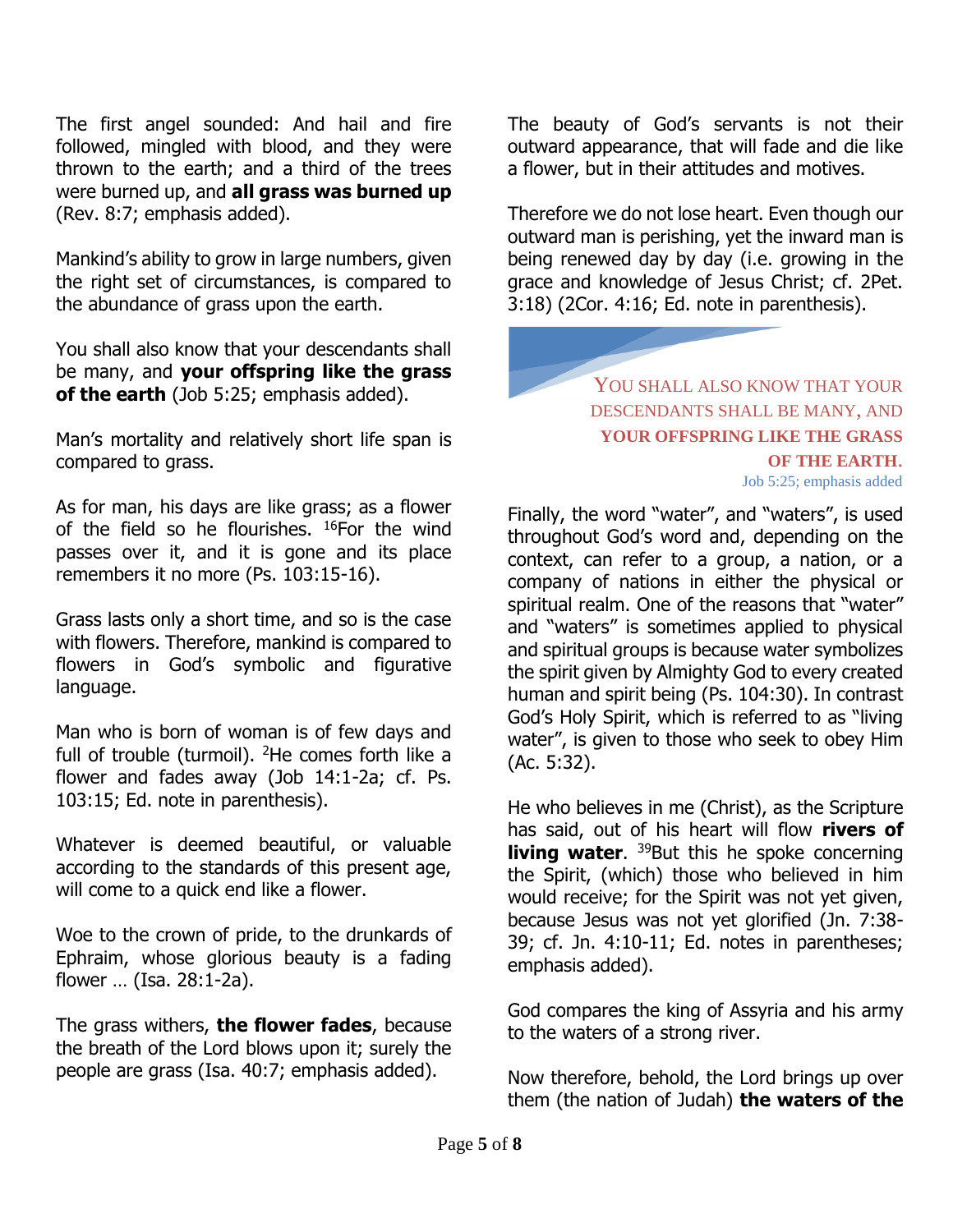**river, strong and mighty – the king of Assyria and all his glory**; he will go up over all his channels and go over his banks. <sup>8</sup>He will pass through Judah, he will overflow and pass over; he will reach up to the neck… (Isa. 8:7-8a; Ed. note in parenthesis; emphasis added).

In the context of God judging the nations, He compares them to the rushing of many waters.

**The nations will rush like the rushing of many waters**; but God will rebuke them and they will flee far away, and be chased like the chaff of the mountains before the wind, like a rolling thing before the whirlwind (Isa. 17:13; emphasis added).

The nations of Judah and Israel are compared to waters which swear by the name of the Lord.

Hear ye this, O house of Jacob, which are called by the name of Israel, and are come forth out of the waters of Judah, which swear by the name of the Lord, and make mention of the God of Israel, but not in truth, nor in righteousness (Isa. 48:1; KJV).

King David used the word "waters" to describe foreign nations, which could also include nations in the realm of the fallen host that human beings have to contend with (Eph. 6:12).

Stretch out Your hand from above; rescue me and **deliver me out of great waters, from the hand of foreigners** (Ps. 144:7; emphasis added).

The king and army of Egypt is compared to the waters of a flood as they create havoc during a period of God's judgment.

Who is coming up like a flood, whose waters move like the rivers? <sup>8</sup>**Egypt rises up like a flood, and its waters move like rivers**; and

he (king of Egypt) says, 'I will go up and cover the earth; I will destroy the city and its inhabitants.' (Jer. 46:7-8; Ed. note in parenthesis; emphasis added).

The army of the Philistines is also compared to the waters of a flood as they cause destruction.

Thus says the Lord: 'Behold, waters rise out of the north (location of the Philistines; cf. vs 1), and shall be an overflowing flood; they shall overflow the land and all that is in it, the city and those who dwell within; then the men shall cry, and all the inhabitants of the land shall wail (Jer. 47:2; Ed. note in parenthesis).

From these examples, it can be concluded that the flood of water that Satan "spews out of his mouth" represents the action of an army against God's obedient servants who are pictured as a "woman", which is a symbol representing God's true church. God's people are then protected when the earth opens its mouth and swallows up the flood. Therefore, God is using figurative language to describe attacks by the fallen host against those who are keeping the commandments of God (Rev. 12:17).

So the serpent (Satan; cf. Rev. 12:9) spewed water out of his mouth like a flood after the woman, that he might cause her to be carried away by the flood. 16 But the earth helped the woman, and the earth opened its mouth and swallowed up the flood which the dragon spewed out of his mouth (Rev. 12:15- 16; Ed. note in parenthesis).

When God's people are in "deep waters", more than likely they are under attack from the nations of the fallen host as King David acknowledged in the next scripture.

**Deliver me** out of the mire, and let me not sink; let me be delivered from those who hate me,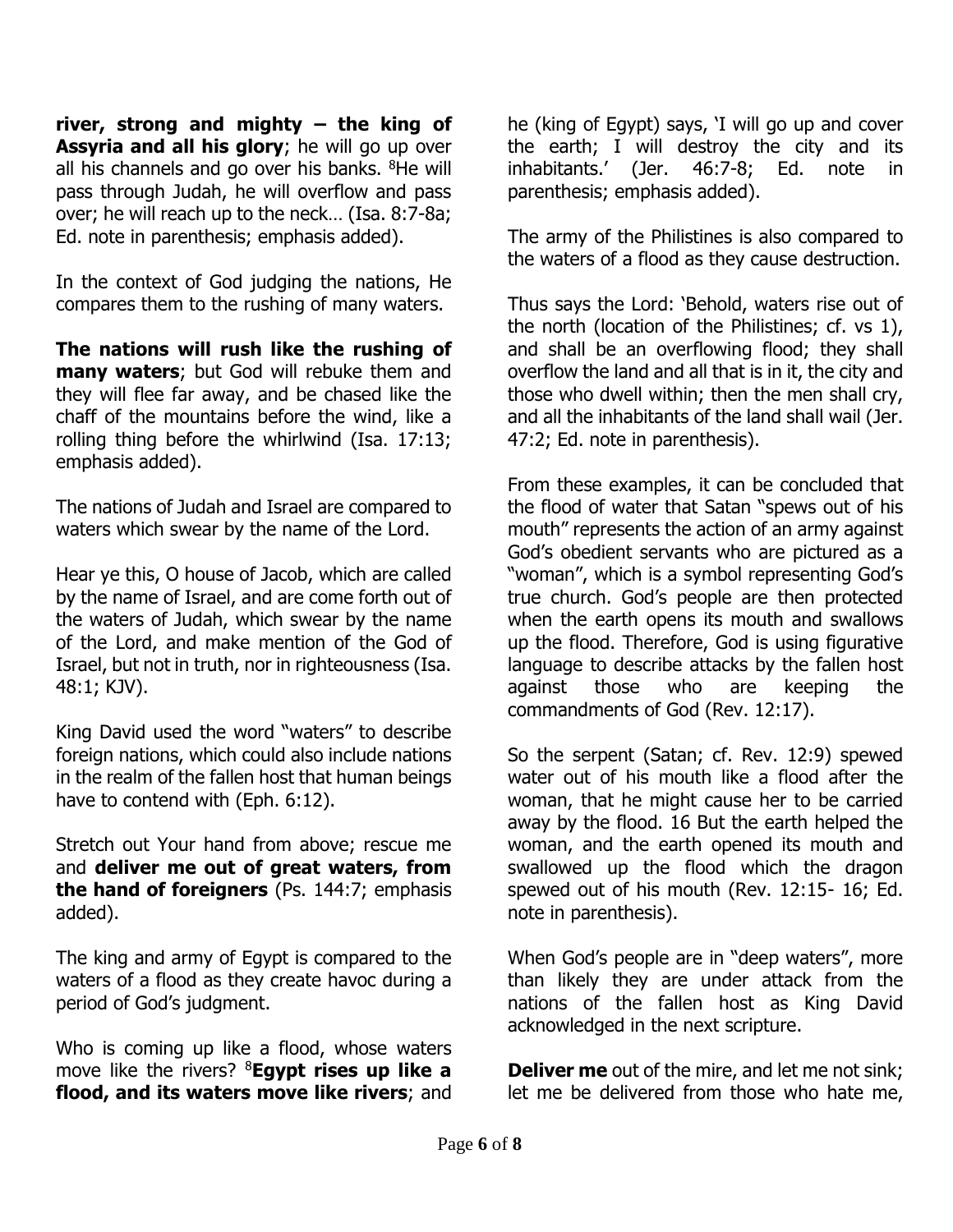and **out of the deep waters** (Ps. 69:14; cf. Rev. 12:15-16; emphasis added).

The many nations that benefited from trade and commerce with Babylon are described as waters, and in the next section of scripture God's judgment is against Babylon that dwells by these many nations.

Set up the standard on the walls of Babylon; make the guard strong, set up the watchman, prepare the ambushes. For the Lord has both devised and done what He spoke against the inhabitants of Babylon. <sup>13</sup>O **you who dwell by many waters**, abundant in treasures, your end has come; the measure of your covetousness (Jer. 51:12-13; emphasis added).

In a final fulfillment of Babylon's judgment, the nations that have benefited from their association with the Babylonian system are pictured as "waters".

And he (an angel of God) said to me (John), **'the waters which you saw** (in vision), where the harlot sits (symbol of an apostate system), are peoples, multitudes, nations, and tongues (Rev. 17:15; Ed. notes in parentheses; emphasis added).

These waters will be removed by God, and replaced by waters that are healed through His corrective punishment (Eze. 47:9). The time frame is at the end of Christ's millennial rule on earth.

Along the bank of the river, on this side and that, will grow all kinds of trees used for food; their leaves will not wither, and their fruit will not fail. They will bear fruit every month, because their water flows from the sanctuary (Almighty God's throne; cf. Rev. 22:1-2). Their fruit will be food, and their leaves for medicine (Ezekiel 47:12; Ed. note in parenthesis).

Once this symbolic language is understood, other scriptures take on a new meaning. For example, Christ's sacrifice that benefited all nations in both the physical and spiritual realm is foreshadowed by the tree (a symbol representing a spirit-being; cf. Ezekiel 31:16-18) that was cast "into the waters" (figuratively speaking of death by the nations of the fallen host) making them sweet (in other words; forgiven and reconciled to Almighty God).

So he (Moses) cried out to the Lord, and the Lord showed him a tree; and when he cast it into the waters, the waters were made sweet… (Ex. 15:25a; Ed. note in parenthesis).

The creation account in Genesis also takes on a different perspective, especially if the word "waters" represents nations.

The voice of the Lord is over the waters (cf. Gen. 1:2); the God of glory thunders; the Lord is over many waters (nations) (Ps. 29:3; cf. Dan. 12:6- 7; Jn. 6:19; Ed. notes in parentheses).

Some of the waters, or nations, that the Lord is "over" are described elsewhere in scripture as being above the heavens; in which case they would refer to nations in the spirit realm that are in close proximity to Almighty God.

**Praise Him**, you heavens, and **you waters above the heavens**! <sup>5</sup>Let them praise the name of the Lord, for He commanded and they were created (Ps. 148:4-5; emphasis added).